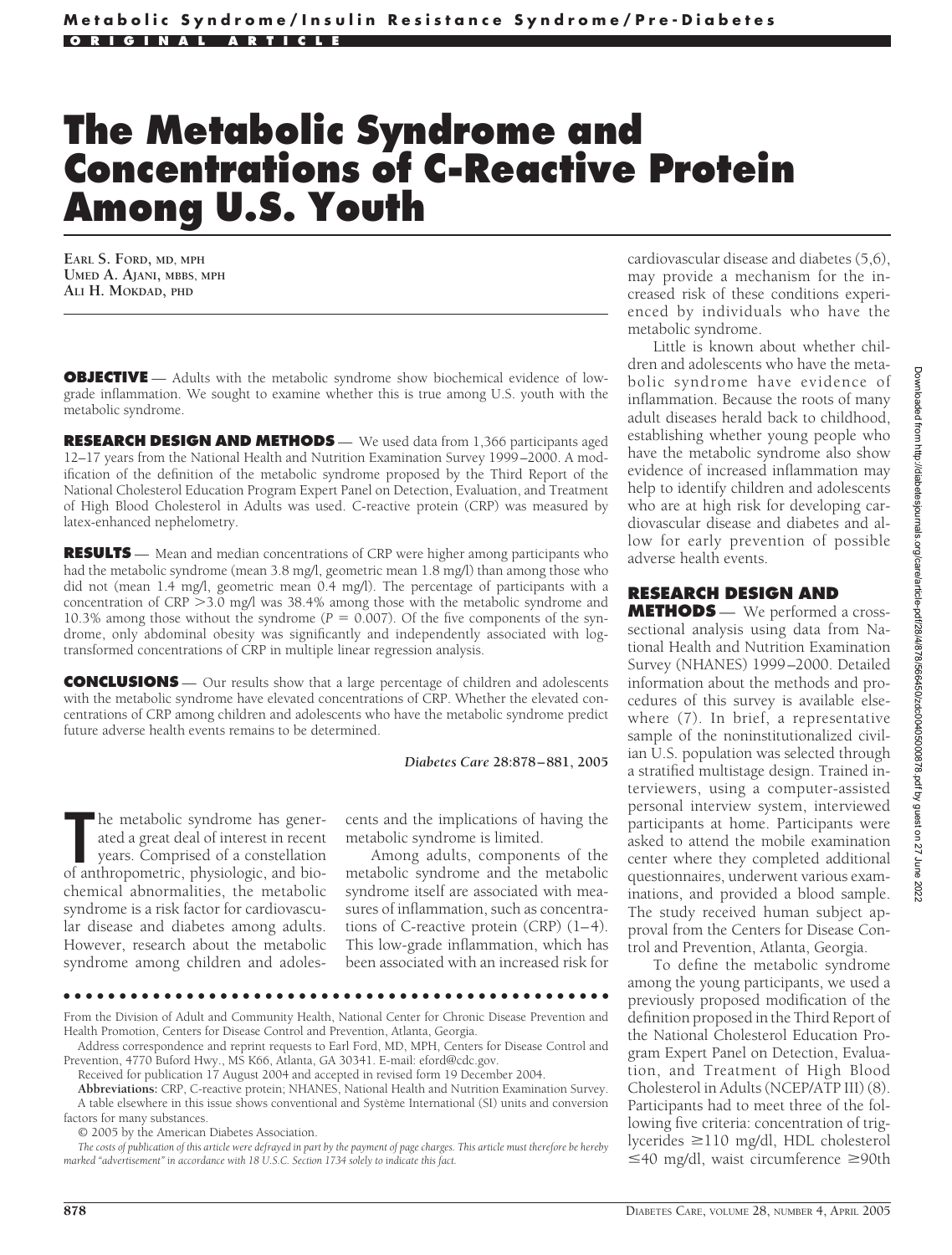**Table 1—***Unadjusted mean concentrations SE, geometric mean concentrations SE, and percentage SE of CRP* **>***3.0 mg/l by presence or absence of metabolic syndrome or its five components among 1,366 participants aged 12–17 years, National Health and Nutrition Examination Survey 1999 –2000*

| Metabolic syndrome or                         | Sample<br>size |       | Mean $\pm$ SE (mg/l)        |               |         | Geometric mean $\pm$ SE (mg/l) |                |                          | $% \pm$ SE of CRP<br>$>3$ mg/l |                |         |
|-----------------------------------------------|----------------|-------|-----------------------------|---------------|---------|--------------------------------|----------------|--------------------------|--------------------------------|----------------|---------|
| components                                    | Yes            | No    | Yes                         | No            | P       | Yes                            | No.            | $P^*$                    | Yes                            | No             | P       |
| Metabolic syndrome<br>(original NCEP/ATP III) | 80             | 1.286 | $3.8 \pm 1.1$               | $1.4 \pm 0.1$ | 0.038   | $1.8 \pm 0.4$                  | $0.4 \pm 0.03$ | < 0.001                  | $38.4 \pm 10.0$                | $10.3 \pm 1.0$ | 0.007   |
| Metabolic syndrome<br>(modified NCEP/ATP III) | 85             | 1.281 | $3.9 \pm 1.1$               | $1.4 \pm 0.1$ | 0.030   | $1.8 \pm 0.4$                  | $0.4 \pm 0.03$ | < 0.001                  | $38.1 \pm 9.8$                 | $10.3 \pm 1.0$ | 0.007   |
| Abdominal obesity                             | 292            | 1,074 | $3.6 \pm 0.4$               | $1.1 \pm 0.2$ | < 0.001 | $1.9 \pm 0.2$                  | $0.4 \pm 0.02$ | < 0.001                  | $36.0 \pm 4.0$                 | $6.5 \pm 0.9$  | < 0.001 |
| Hypertriglyceridemia                          | 254            | 1.112 | $1.8 \pm 0.3$               | $1.5 \pm 0.2$ | 0.436   | $0.7 \pm 0.1$                  | $0.4 \pm 0.03$ | 0.014                    | $14.4 \pm 3.4$                 | $11.1 \pm 1.2$ | 0.370   |
| Low HDL cholesterol                           | 230            | 1.136 | $2.1 \pm 0.4$ 1.4 $\pm$ 0.2 |               | 0.132   | $0.7 \pm 0.1$                  | $0.4 \pm 0.03$ | 0.002                    | $16.1 \pm 4.0$                 | $10.8 \pm 1.0$ | 0.207   |
| High blood pressure                           | 135            | 1,231 | $3.0 \pm 0.9$               | $1.4 \pm 0.1$ | 0.099   | $0.9 \pm 0.2$                  | $0.5 \pm 0.03$ | 0.019                    | $22.5 \pm 5.9$                 | $10.9 \pm 1.0$ | 0.053   |
| Hyperglycemia $\geq$ 110 mg/dl                | 12             | 1,354 | $1.3\dagger$                | $1.6 \pm 0.2$ |         | $0.7\dagger$                   | $0.5 \pm 0.03$ | $\overline{\phantom{m}}$ | 27.6†                          | $11.6 \pm 1.1$ |         |
| Hyperglycemia ≥100 mg/dl                      | 44             | 1,322 | 2.4 <sup>†</sup>            | $1.5 \pm 0.1$ |         | $0.6\dagger$                   | $0.5 \pm 0.03$ |                          | 18.4†                          | $11.6 \pm 1.1$ |         |

\**P* value calculated based on log-transformed concentration of CRP. †Unstable estimates.

percentile (sex specific), glucose concentration  $\geq$ 110 mg/dl, and systolic or diastolic blood pressure  $\geq 90$ th percentile (age, height, and sex specific). Because a lower threshold of hyperglycemia at  $\geq$ 100 mg/dl has been previously proposed by Grundy et al. (9), we also included this revised definition of hyperglycemia in our analyses and created a modified definition of the metabolic syndrome using the revised definition of hyperglycemia while keeping the other criteria unchanged. For young participants in NHANES 1999– 2000, information to define this syndrome was available only for those aged 12–17 years who attended the mobile examination center. To remain consistent with a previous analysis of the metabolic syndrome among adolescents from NHANES III (8), we used a fasting time of  $\geq 6$  h.

Waist circumference was measured at the high point of the iliac crest at minimal respiration to the nearest 0.1 cm at the end of normal expiration with a steel measuring tape. Up to four blood pressure measurements were obtained for each participant in the mobile examination center. Participants were seated with their right arm (if usable) resting at the level of the heart. Blood pressure was measured with a mercury-gravity manometer. Child, adult, and large arm-cuff sizes were available. Lipid measurements were done at the Johns Hopkins University Lipoprotein Analytical Laboratory. HDL cholesterol concentration, after the precipitation of other lipoproteins with a he-

parin-manganese chloride mixture, was measured on a Hitachi 717 Analyzer (Boehringer Mannheim Diagnostics, Indianapolis, IN). To maximize the number of young participants available for analysis, we used measurements of glucose and triglycerides from the biochemistry panel, since the reference measurements for these two variables were only conducted for participants of the morning examination. Glucose concentration was measured using the glucose hexokinase method. Finally, triglyceride concentration was determined after hydrolysis of triglycerides to glycerol and oxidation to dihydroxyacetone phosphate and hydrogen peroxide.

CRP was measured by latex-enhanced nephelometry (N high-sensitivity CRP assay) on a BN II nephelometer (Dade Behring, Deerfield, IL) at the University of Washington Medical Center, Seattle, Washington. Two levels of control materials from Bio-Rad Laboratories (Hercules, CA) were used for quality control purposes, and day-to-day coefficients of variation (CVs) ranged from 4.93 to 7.84%.

*T* tests were performed to compare mean and log-transformed concentrations of CRP. We examined the independent contribution of the five components of the metabolic syndrome to CRP concentration in multiple linear regression analyses. For regression analyses, CRP concentration was log transformed to improve the distribution of this variable. In addition, we dichotomized concentrations of CRP into  $\leq$ 3.0 and  $>$ 3.0 mg/l

and used logistic regression analysis to examine the independent contribution of the five components to having a concentration of CRP 3.0 mg/l. To account for the complex sampling design, SUDAAN version 8.0 was used to calculate means and proportions and to perform linear regression analyses (10). Sampling weights were used to calculate proportions, measures of central tendency, and regression estimates. If the relative SE for means or percentages exceeded 30%, the estimates were deemed to be unstable.

**RESULTS** — A total of 1,782 participants aged 12–17 years attended the mobile examination center. Complete information for the five variables needed to assess the metabolic syndrome was available for 1,554 children and adolescents. The sample size fell to 1,370 after excluding participants who had fasted  $<$  6 h and those who were pregnant. After excluding an additional four participants who did not have a value for concentration of CRP, 1,366 participants remained in the analytic sample. Among the 1,366 participants, CRP concentrations ranged from  $0.1$  to 65.2 mg/l (geometric mean 0.5 mg/l, median 0.4 mg/l).

Among all 1,366 participants, 57.6% had no components, 26.0% had one component, 11.1% had two components, 4.1% had three components, and 1.2% had four components. No participants had all five components. The prevalence of the metabolic syndrome was 5.2% (6.3% among males and 4.1% among females,  $P = 0.233$ ). Furthermore,  $17.9\%$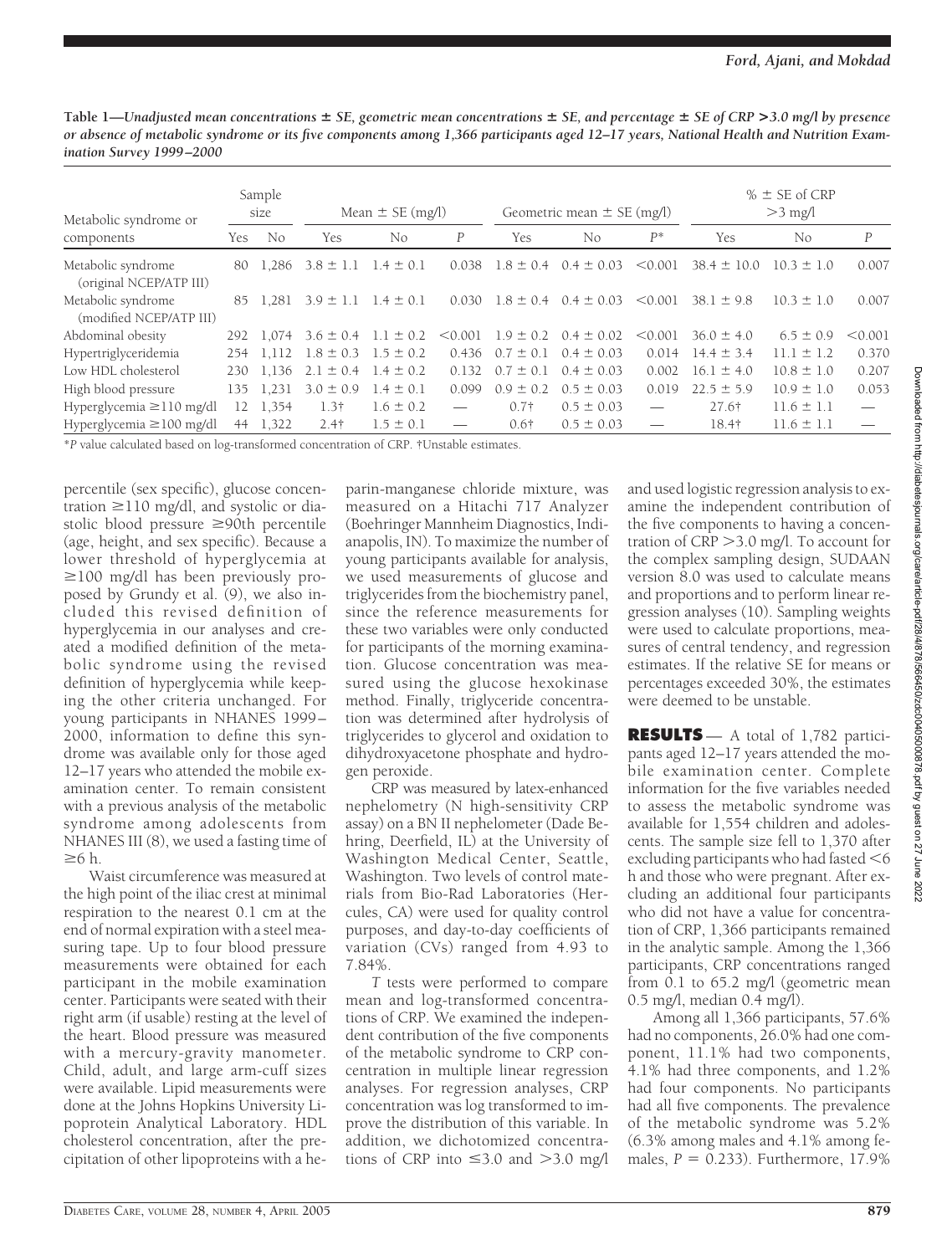**Table 2 —***Results of multiple linear regression analysis with concentration of log-transformed CRP as the dependent variable among 1,366 participants aged 12–17 years, National Health and Nutrition Examination Survey 1999 –2000*

| Independent variables     | Regression<br>coefficient | SE    | $\boldsymbol{P}$ |
|---------------------------|---------------------------|-------|------------------|
| Age (years)               | 0.103                     | 0.031 | 0.002            |
| <b>Sex</b>                |                           |       |                  |
| Male vs. female (ref.)    | $-0.077$                  | 0.123 | 0.534            |
| Abdominal obesity         |                           |       |                  |
| Yes vs. no (ref.)         | 1.677                     | 0.125 | < 0.001          |
| Hypertriglyceridemia      |                           |       |                  |
| Yes vs. no (ref.)         | $-0.051$                  | 0.141 | 0.720            |
| HDL cholesterol <40 mg/dl |                           |       |                  |
| Yes vs. no (ref.)         | 0.163                     | 0.130 | 0.215            |
| High blood pressure       |                           |       |                  |
| Yes vs. no (ref.)         | 0.255                     | 0.171 | 0.142            |
| Glucose $\geq$ 110 mg/dl  |                           |       |                  |
| Yes vs. no (ref.)         | 0.040                     | 0.261 | 0.878            |

had a large waist circumference, 21.0% had hypertriglyceridemia, 18.3% had a low concentration of HDL cholesterol, 7.1% had high blood pressure, 0.8% had a concentration of glucose  $\geq$ 110 mg/dl, and 2.7% had a concentration of glucose  $\geq$ 100 mg/dl.

Mean and geometric mean concentrations of CRP were higher among participants who had the metabolic syndrome (mean 3.8 mg/l, geometric mean 1.8 mg/l) than among those who did not (mean 1.4 mg/l, geometric mean 0.4 mg/l) (Table 1). Among adolescents with the metabolic syndrome, 38.4% had a concentration of  $CRP > 3.0$  mg/l, a concentration considered to place adults at high risk for cardiovascular disease. In comparison, 10.3% of adolescents without the syndrome had such a concentration of CRP  $(P = 0.007)$ .

Of the five components of the metabolic syndrome, mean concentration of CRP was higher only among those with abdominal obesity (Table 1). However, mean concentrations of log-transformed CRP were higher among participants with abdominal obesity, hypertriglyceridemia, low HDL cholesterol, and high blood pressure compared with participants without those conditions. In multiple logistic regression analysis with age, sex, and all five components of the metabolic syndrome added as independent variables, only abdominal obesity was significantly and independently associated with log-transformed concentration of CRP (Table 2). When the same five com-

ponents were examined as continuous variables in another linear regression model, only waist circumference was significantly associated with concentrations of log-transformed CRP. Results from an analogous logistic regression model with dichotomized concentration of CRP as the dependent variable and the five components added as continuous independent variables yielded similar conclusions.

**CONCLUSIONS** — Studies have previously demonstrated that adults with the metabolic syndrome show evidence of low-grade inflammation. We have now shown that children and adolescents with the metabolic syndrome are more likely than those without this syndrome to show evidence of low-grade inflammation. The percentage of children and adolescents with an elevated concentration of CRP  $(>3.0 \text{ mg/l})$  was almost four times higher among those with the metabolic syndrome compared with those who did not have the syndrome. However, abdominal obesity was the component that was responsible for much of the difference in concentrations of CRP.

The association between obesity and elevated concentrations of CRP in children and adolescents has been clearly established (11–21). In univariate analysis, concentrations of CRP have also been significantly associated with the other four components of the metabolic syndrome (11,13,16–18). However, after adjustment for an anthropometric measure, many of these associations were seriously weakened and often failed to achieve statistical significance.

No studies have thus far shown that children and adolescents with evidence of low-grade inflammation are more likely to develop cardiovascular disease or diabetes than those without such evidence. However, obesity in childhood does increase the risk for diabetes in childhood and a variety of diseases in adulthood (22).

To maximize our sample size, we decided to use nonreference measurements of concentrations of glucose and triglycerides because these were obtained for children who attended any of the three examination sessions. However, when we used reference measurements for the young participants who attended the morning examination, we obtained very similar results. Unfortunately, the sample size was inadequate to provide results separately for males and females.

Our results suggest that the presence of the metabolic syndrome and abdominal obesity among children and adolescents may be laying the foundation for the emergence of cardiovascular disease and diabetes later in life through early lowgrade inflammation. To reduce the potential adverse effects of the inflammation that accompanies the metabolic syndrome, children and adolescents with this syndrome should avoid excessive energy intake, limit sedentary behavior, and increase their participation in activities that increase their energy expenditure.

## **References**

- 1. Festa A, D'Agostino R Jr, Howard G, Mykkanen L, Tracy RP, Haffner SM: Chronic subclinical inflammation as part of the insulin resistance syndrome: the Insulin Resistance Atherosclerosis Study (IRAS). *Circulation* 102:42–47, 2000
- 2. Frohlich M, Imhof A, Berg G, Hutchinson WL, Pepys MB, Boeing H, Muche R, Brenner H, Koenig W: Association between Creactive protein and features of the metabolic syndrome: a population-based study.*Diabetes Care* 23:1835–1839, 2000
- 3. Ridker PM, Buring JE, Cook NR, Rifai N: C-reactive protein, the metabolic syndrome, and risk of incident cardiovascular events: an 8-year follow-up of 14,719 initially healthy American women. *Circulation* 107:391–397, 2003
- 4. Ford ES: The metabolic syndrome and Creactive protein, fibrinogen, and leukocyte count: findings from the Third